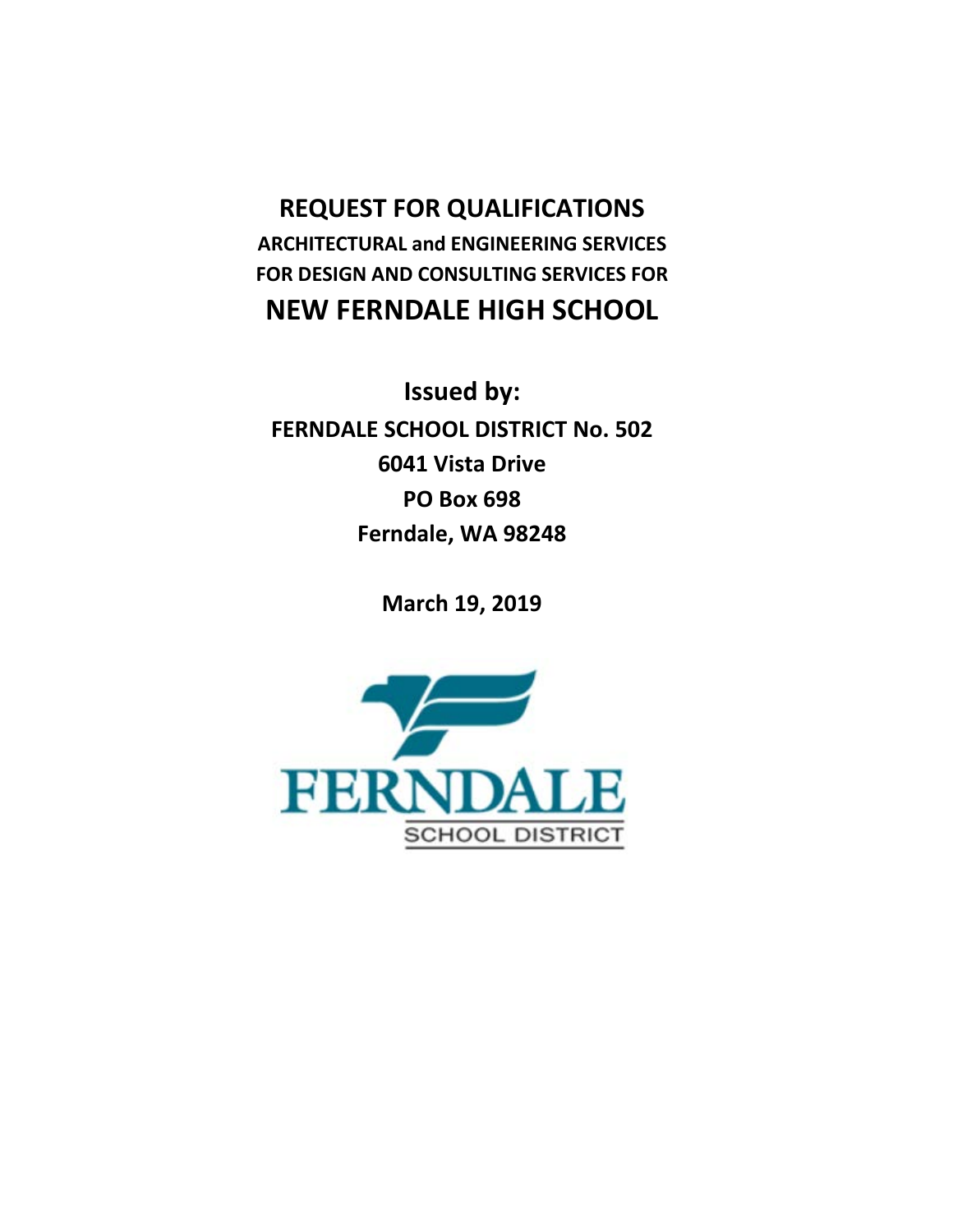# **REQUEST FOR QUALIFICATIONS FERNDALE SCHOOL DISTRICT No. 502 ARCHITECTURAL and ENGINEERING SERVICES FOR DESIGN AND CONSULTING SERVICES FOR NEW FERNDALE HIGH SCHOOL**

**REQUEST FOR QUALIFICATIONS DUE DATE: APRIL 11, 2019, 3:00 PM PDT**

**A mandatory site walk through will take place on APRIL 5, 2019 at 10:30AM PDT, at the existing Ferndale High School Cafeteria, located at 5830 Golden Eagle Drive, Ferndale, WA. Those interested are to contact Tex Ladish, Construction Services Group, at 360- 770-6149. Failure to attend the walk through will eliminate architectural firms from award consideration.**

#### **Project Summary**

The project consists of a new high school of approximately 222,000 GSF, to be constructed adjacent to the existing Ferndale High School at 5830 Golden Eagle Drive, Ferndale, WA and demolition of the majority of the existing high school and football stadium. The existing high school will remain occupied and operational during the course of design and construction. The new high school is intended to serve approximately 1,600 students. The project is expected to participate in the OSPI School Construction Assistance Program. The district also intends to submit an application for the project for approval to utilize the General Contractor/Construction Manager method of alternative project delivery.

Comprehensive design services including structural, mechanical, electrical, plumbing and site/civil engineering services, cost planning services, energy modeling/analysis, food service; information technology, building controls and security systems integration and management shall be provided by the A/E team for the design of the new high school.

The selected architectural firm will act on behalf of the Ferndale School District to design and provide construction phase project administrative support for the project including the bid/award process, processing contract related ASI's RFI's, Submittals, Punch list inspection activities and final record documents.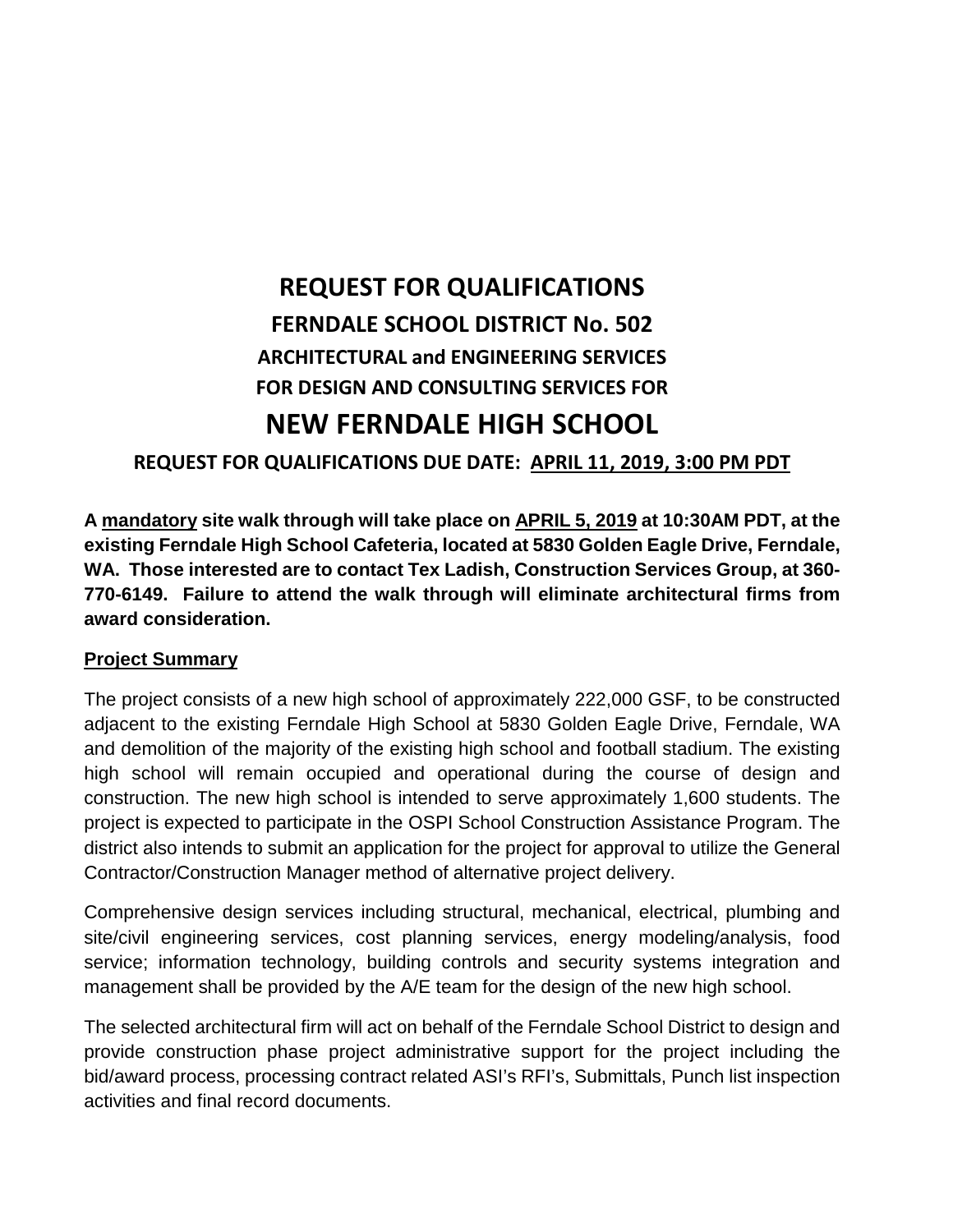It shall be a requirement of this project to ensure new facilities allow for equitable access to education; to maximize efficiency in facilities utilization and to provide educational facilities that support the District's educational vision.

### **Project Award**

Selection committee questions may be asked of submitting firms via e-mail or phone during the selection committee review process. **A short list of firms is expected to be made on April 16, 2019 and interviews of short listed firms are expected to take place on April 22, 2019.** The District intends to enter into a negotiation for a consulting agreement with the firm offering the best qualifications and experience as judged by the Ferndale School District Selection Committee. The Ferndale School District anticipates award of the work in late April 2019.

### **Professional Services Required**

The following professional Architectural and Engineering Services are required:

- **1.** With District participation, finalize and issue Education Specifications that will efficiently support the building and site design process. The first project "deliverable" is to complete the new High School Education Specifications consistent with WAC 392-342-015.
- 2. Study and analysis of the site location; analysis of federal, state and local code and legal requirements; consultation with Ferndale School District representatives; development of facility space programming requirements; preliminary architectural, civil, landscape, structural, electrical/voice/data, and mechanical design; preparing specifications; preparing project schedules; and preparing independent estimates of direct construction costs.
- 3. Development of contract documents including multi-discipline detail drawings, specifications, general and special terms and conditions, and specialty professional services and construction contracts.
- 4. Provide for and work with technical consultants through execution of subcontracts for equipment testing and inspection, and commissioning of the building systems.
- 5. Overall coordination and administration of the project from design through construction closeout and submission of record documentation.
- 6. Other related services as required by the Ferndale School District or other code/regulatory agency.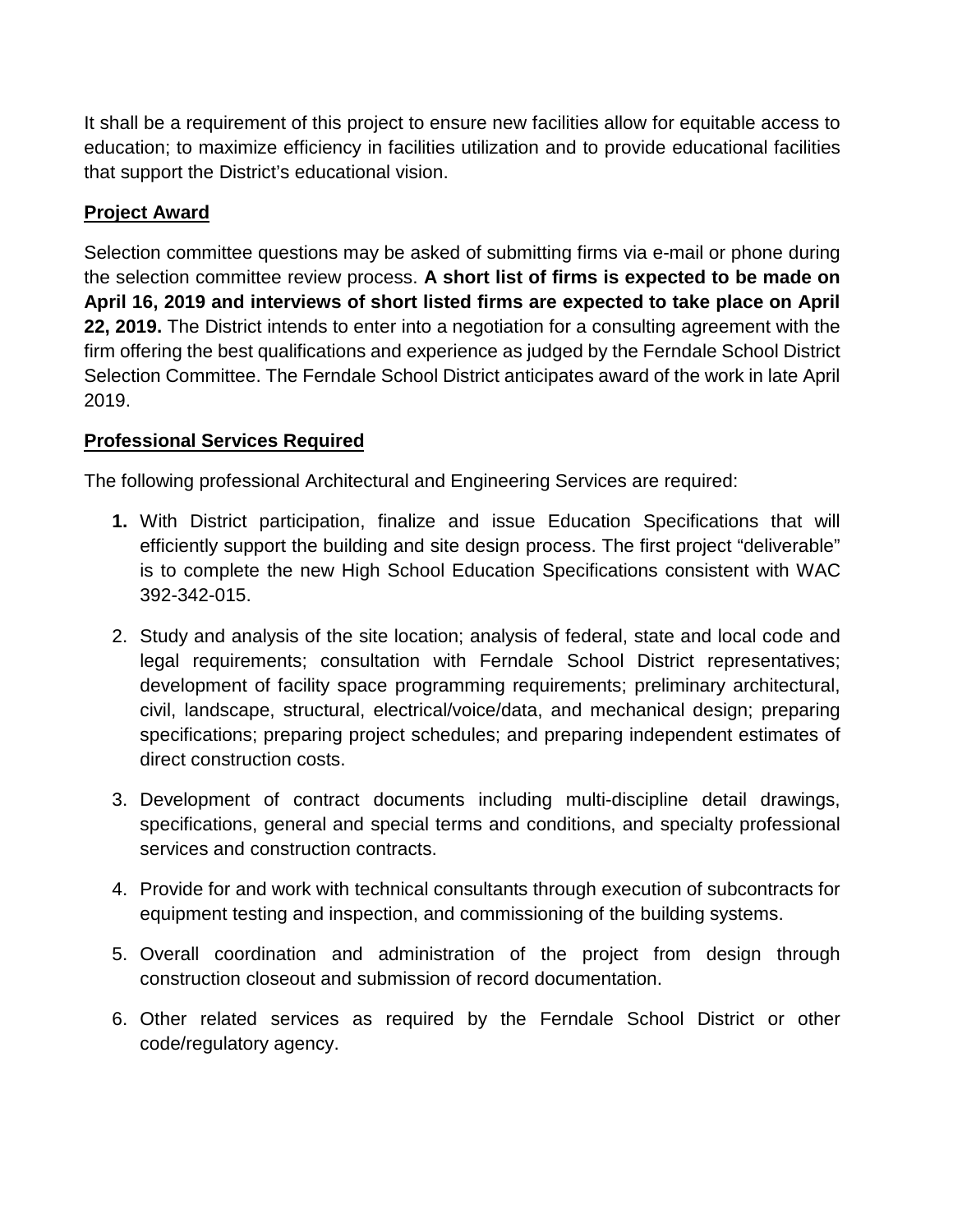#### **Qualification Submittal Requirements**

Professional firms and individuals interested in providing services as described above to the Ferndale School District must:

1. Submit an electronic document via e-mail indicating previous design and project management experience. Qualifications document shall be limited to twenty (20), single sided, 8 1/2 x 11 inch sheets of 12 font print. Statement of Qualifications shall be submitted **no later than 3:00 PM PDT on April 11, 2019**, to:

> **Mark Deebach Assistant Superintendent Ferndale School District No. 502 6041 Visa Drive Ferndale, WA 98248 mark.deebach@ ferndalesd.org**

**Documents received after the designated date and time will not be considered. Hand carried documents delivered to the address above are acceptable and must be date stamped by the School District upon receipt prior to the designated date and time above.** 

- 2. All individuals and firms, including minority and women-owned firms, who are lawfully engaged in the practice of architecture and engineering under Chapter 18 of the RCW are encouraged to apply.
- 3. The district reserves the right to reject any qualifications not in compliance with all prescribed public procedures and requirements and to waive informalities in this qualifications response process.

Each submittal must include:

- 1. A letter of introduction. Letter (of no more than two single side pages) to include firm's strategy to provide face-to-face project coordination and status to Ferndale School District personnel and the District's Construction Manager.
- 2. A listing of K-12 projects where Education Specifications were developed and provided. Illustrate a strategy for beginning pre-design / schematic design simultaneously with developing Education Specifications.